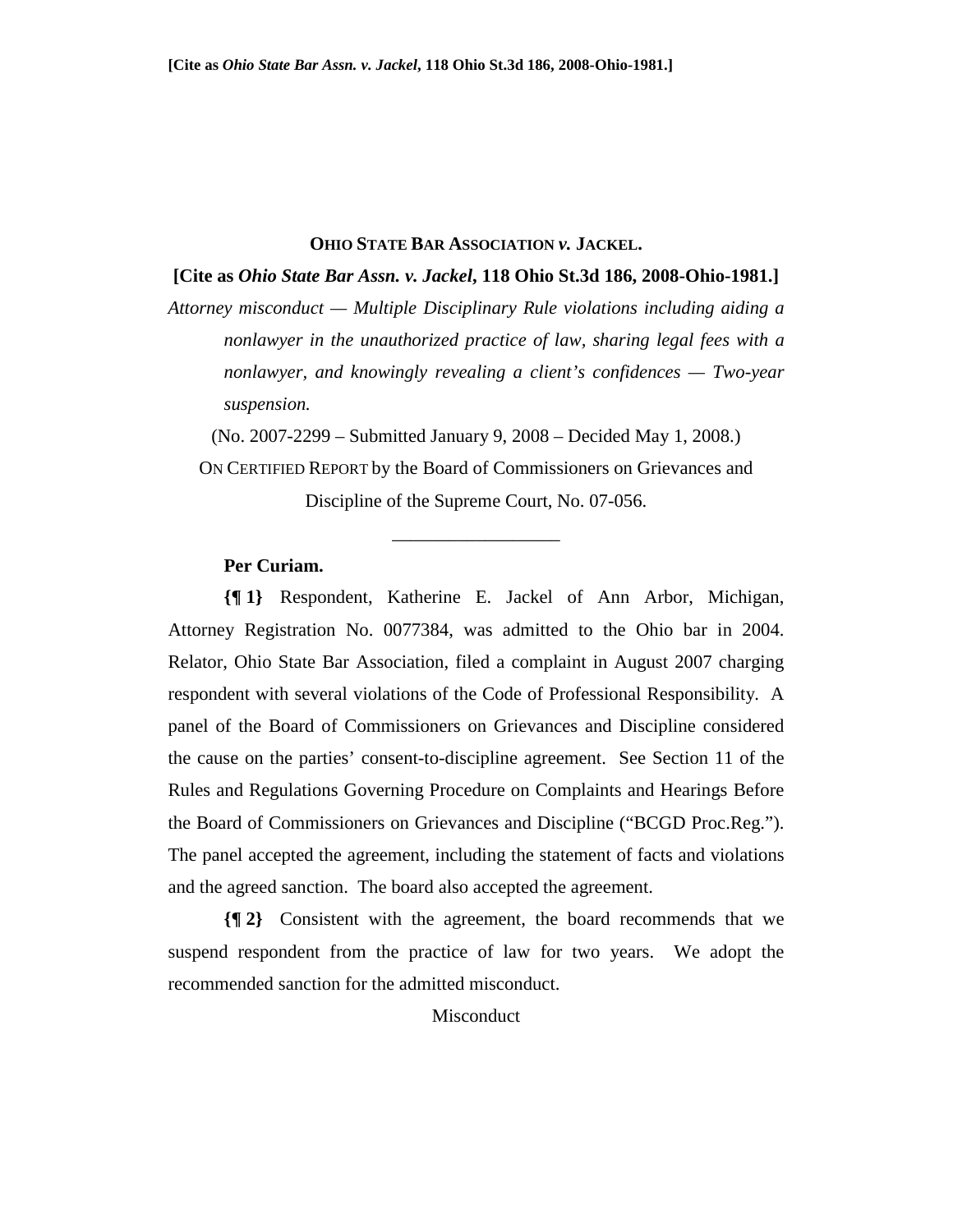### SUPREME COURT OF OHIO

**{¶ 3}** In 1999, respondent began accepting clients from United Financial Systems Corporation ("United Financial"), a company that uses direct mailings to market estate-planning services in Ohio and other states. United Financial hired nonlawyers to meet with those who responded to mailings and indicated an interest in the services offered. United Financial representatives met with prospective clients to obtain personal and financial information necessary for estate planning, such as the clients' children's names and lists of assets. The United Financial representatives would also discuss various options for estate planning, including the documents that could be prepared for the client. The representatives would forward the information collected – and the client's payment – directly to United Financial, who would then assign the client's file to respondent.

**{¶ 4}** Respondent worked with United Financial from March 1999 until sometime in 2000, while licensed to practice law in Indiana. In late 2002, respondent moved to Ohio and resumed her relationship with United Financial. Between 2002 and 2004, respondent lived in Ohio and performed estate-planning services for Indiana residents, both directly and through United Financial. In 2004, respondent passed the Ohio bar examination and began accepting referrals from United Financial of clients who lived in Ohio.

**{¶ 5}** In December 2004, United Financial forwarded Mary Jane Momot's information to respondent, and respondent spoke with Momot by phone after receiving this information. After speaking with her by phone on one other occasion, respondent prepared estate-planning documents for Momot and forwarded those documents to United Financial. Respondent never met with Momot. Instead, a United Financial representative took the estate-planning documents prepared by respondent to Momot for her signature. United Financial charged Momot \$2,495 for her estate-planning package, and United Financial paid respondent \$175 for preparing Momot's documents.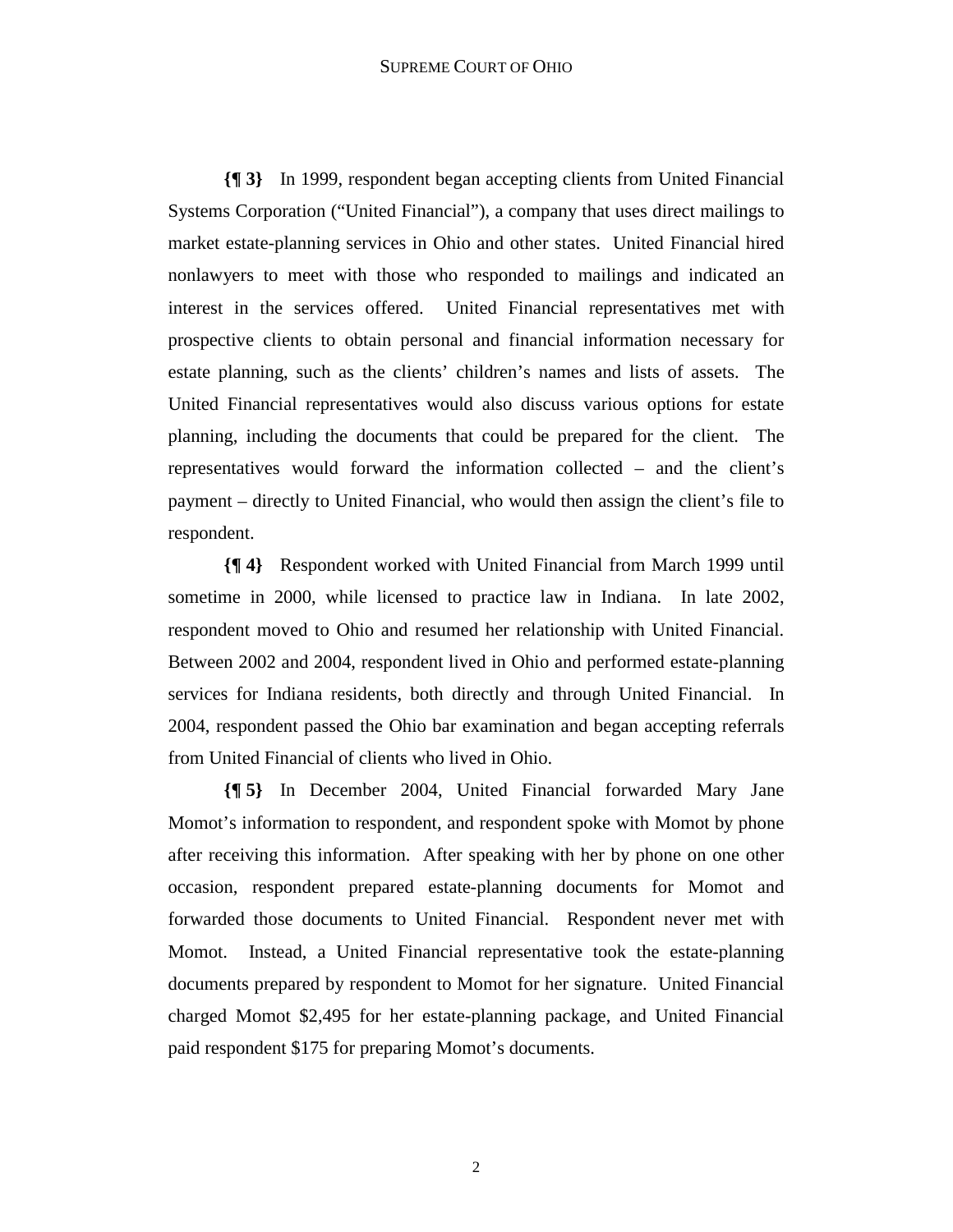**{¶ 6}** Respondent moved to Michigan in April 2005, where she continued performing services for Ohio and Indiana residents through United Financial. Respondent ended her affiliation with United Financial sometime in March 2006.

**{¶ 7}** Respondent stipulated and the board accepted that respondent's acts set forth above constituted violations of DR 2-103(C) (prohibiting a lawyer from requesting an organization to recommend or promote use of the lawyer's services), 3-101(A) (prohibiting a lawyer from aiding a nonlawyer in the unauthorized practice of law), 3-101(B) (prohibiting a lawyer from practicing law in a jurisdiction where to do so would be in violation of regulations of the profession in that jurisdiction),  $3-102(A)$  (prohibiting a lawyer from sharing legal fees with a nonlawyer), and  $4-101(B)(1)$  (prohibiting a lawyer from knowingly revealing a client's confidences or secrets).

## Recommended Sanction

**{¶ 8}** The parties also stipulated in the agreement to mitigating factors for the panel's consideration. See BCGD Proc.Reg. 10. The parties agreed that respondent had no prior disciplinary record. BCGD Proc.Reg.  $10(B)(2)(a)$ . Further, there was no evidence of a dishonest or selfish motive, BCGD Proc.Reg.  $10(B)(2)(b)$ , and when respondent became aware that her conduct was in violation of the Disciplinary Rules, she terminated her relationship with United Financial. Respondent was also cooperative during the disciplinary proceedings and disclosed information fully and freely to the board. BCGD Proc.Reg.  $10(B)(2)(d)$ .

**{¶ 9}** The parties recommend that respondent be suspended from the practice of law in Ohio for two years. The board accepted the parties' agreed sanction.

Review